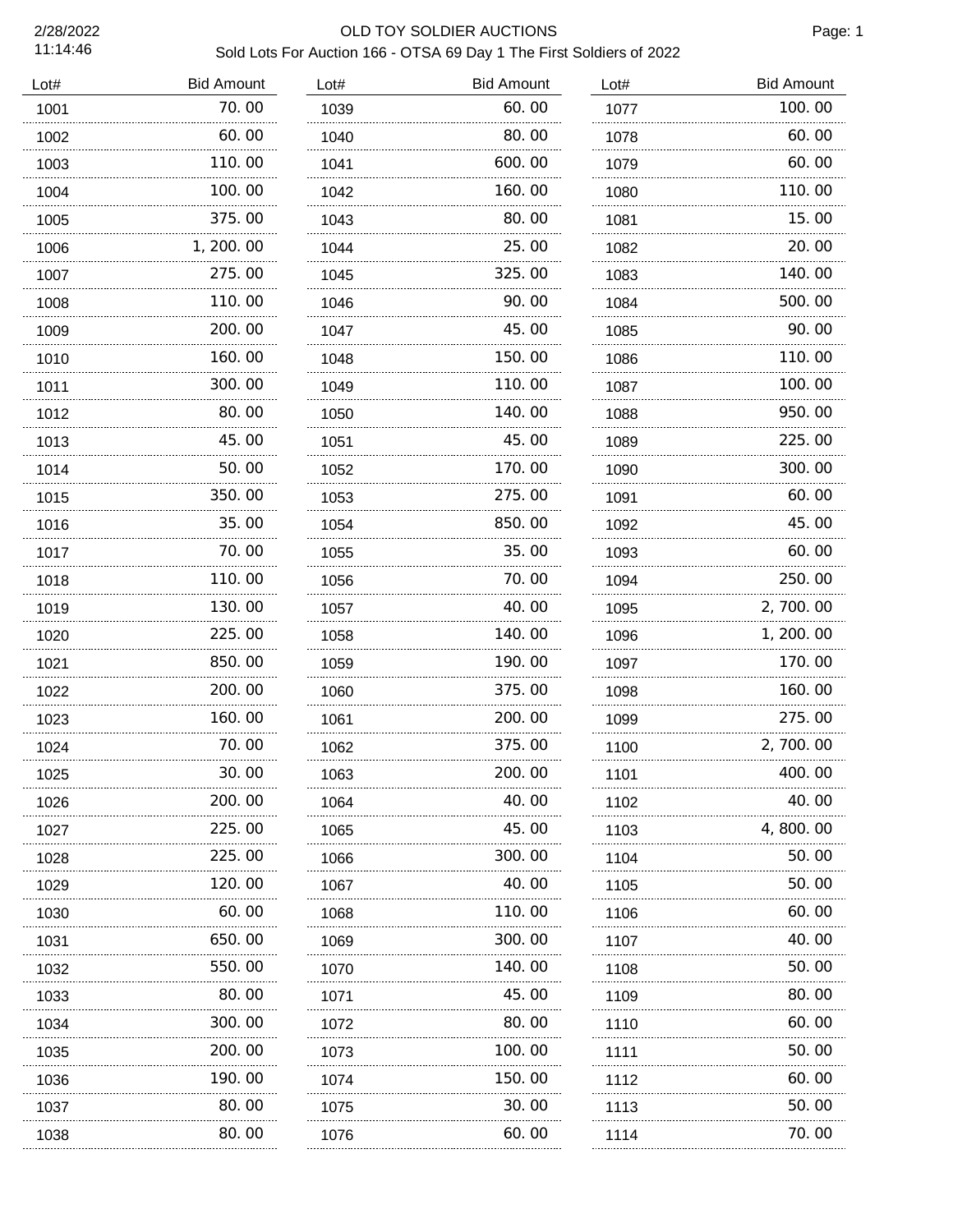### 2/28/2022 OLD TOY SOLDIER AUCTIONS Sold Lots For Auction 166 - OTSA 69 Day 1 The First Soldiers of 2022

| 150.00<br>275.00<br>1115<br>1153<br>1191<br>30.00<br>20.00<br>1116<br>1154<br>1192<br>40.00<br>600.00<br>1117<br>1155<br>1193<br>350.00<br>70.00<br>1118<br>1156<br>1194<br>300.00<br>10.00<br>1119<br>1195<br>1157<br>160.00<br>5.00<br>1120<br>1158<br>1196<br>2,600.00<br>5.00<br>1121<br>1159<br>1197<br>450.00<br>275.00<br>1122<br>1160<br>1198 | 200.00<br>300.00<br>10.00<br>325.00<br>550.00<br>50.00<br>375.00<br>375.00<br>110.00<br>110.00<br>90.00<br>350.00 |
|-------------------------------------------------------------------------------------------------------------------------------------------------------------------------------------------------------------------------------------------------------------------------------------------------------------------------------------------------------|-------------------------------------------------------------------------------------------------------------------|
|                                                                                                                                                                                                                                                                                                                                                       |                                                                                                                   |
|                                                                                                                                                                                                                                                                                                                                                       |                                                                                                                   |
|                                                                                                                                                                                                                                                                                                                                                       |                                                                                                                   |
|                                                                                                                                                                                                                                                                                                                                                       |                                                                                                                   |
|                                                                                                                                                                                                                                                                                                                                                       |                                                                                                                   |
|                                                                                                                                                                                                                                                                                                                                                       |                                                                                                                   |
|                                                                                                                                                                                                                                                                                                                                                       |                                                                                                                   |
|                                                                                                                                                                                                                                                                                                                                                       |                                                                                                                   |
| 60.00<br>425.00<br>1123<br>1161<br>1199                                                                                                                                                                                                                                                                                                               |                                                                                                                   |
| 50.00<br>350.00<br>1162<br>1124<br>1200                                                                                                                                                                                                                                                                                                               |                                                                                                                   |
| 250.00<br>80.00<br>1125<br>1163<br>1201                                                                                                                                                                                                                                                                                                               |                                                                                                                   |
| 250.00<br>1,000.00<br>1126<br>1164<br>1202                                                                                                                                                                                                                                                                                                            |                                                                                                                   |
| 100.00<br>1, 300. 00<br>1127<br>1165<br>1203                                                                                                                                                                                                                                                                                                          | 150.00                                                                                                            |
| 140.00<br>50.00<br>1128<br>1166<br>1204                                                                                                                                                                                                                                                                                                               | 50.00                                                                                                             |
| 130.00<br>40.00<br>1129<br>1167<br>1205                                                                                                                                                                                                                                                                                                               | 30.00                                                                                                             |
| 30.00<br>500.00<br>1130<br>1168<br>1206                                                                                                                                                                                                                                                                                                               | 50.00                                                                                                             |
| 50.00<br>225.00<br>1131<br>1169<br>1207                                                                                                                                                                                                                                                                                                               | 50.00                                                                                                             |
| 35.00<br>475.00<br>1132<br>1170<br>1208                                                                                                                                                                                                                                                                                                               | 90.00                                                                                                             |
| 425.00<br>60.00<br>1133<br>1171<br>1209                                                                                                                                                                                                                                                                                                               | 45.00                                                                                                             |
| 130.00<br>150.00<br>1134<br>1172<br>1210                                                                                                                                                                                                                                                                                                              | 110.00                                                                                                            |
| 5.00<br>250.00<br>1135<br>1173<br>1211                                                                                                                                                                                                                                                                                                                | 180.00                                                                                                            |
| 100.00<br>150.00<br>1136<br>1174<br>1212                                                                                                                                                                                                                                                                                                              | 250.00                                                                                                            |
| 60.00<br>110.00<br>1137<br>1175<br>1213                                                                                                                                                                                                                                                                                                               | 70.00                                                                                                             |
| 90.00<br>5.00<br>1138<br>1176<br>1214                                                                                                                                                                                                                                                                                                                 | 500.00                                                                                                            |
| 15.00<br>30.00<br>1139<br>1177<br>1215                                                                                                                                                                                                                                                                                                                | 110.00                                                                                                            |
| 325.00<br>10. 00<br>1216<br>1140<br>1178<br>.<br>.                                                                                                                                                                                                                                                                                                    | 80.00                                                                                                             |
| 500.00<br>70.00<br>1141<br>1179<br>1217                                                                                                                                                                                                                                                                                                               | 45.00                                                                                                             |
| 70.00<br>225.00<br>1142<br>1180<br>1218<br>.<br>.                                                                                                                                                                                                                                                                                                     | 40.00                                                                                                             |
| 400.00<br>70.00<br>1143<br>1181<br>1219<br>.                                                                                                                                                                                                                                                                                                          | 60.00                                                                                                             |
| 110. 00<br>100. 00<br>1144<br>1182<br>1220                                                                                                                                                                                                                                                                                                            | 325.00                                                                                                            |
| 90.00<br>70.00<br>1145<br>1183<br>1221                                                                                                                                                                                                                                                                                                                | 80.00                                                                                                             |
| 325.00<br>110. 00<br>1146<br>1184<br>1222                                                                                                                                                                                                                                                                                                             | 425.00                                                                                                            |
| 40.00<br>15.00<br>1147<br>1185<br>1223                                                                                                                                                                                                                                                                                                                | 60.00                                                                                                             |
| 150. 00<br>50.00<br>1148<br>1186<br>1224                                                                                                                                                                                                                                                                                                              | 150.00                                                                                                            |
| 50.00<br>60.00<br>1149<br>1187<br>1225                                                                                                                                                                                                                                                                                                                | 5.00                                                                                                              |
| 30.00<br>80. 00<br>1150<br>1188<br>1226                                                                                                                                                                                                                                                                                                               | 275.00                                                                                                            |
| 20.00<br>70.00<br>1151<br>1189<br>1227                                                                                                                                                                                                                                                                                                                | 20.00                                                                                                             |
| 70. 00<br>50.00<br>1152<br>1190<br>1228<br>.<br>.                                                                                                                                                                                                                                                                                                     | 150.00                                                                                                            |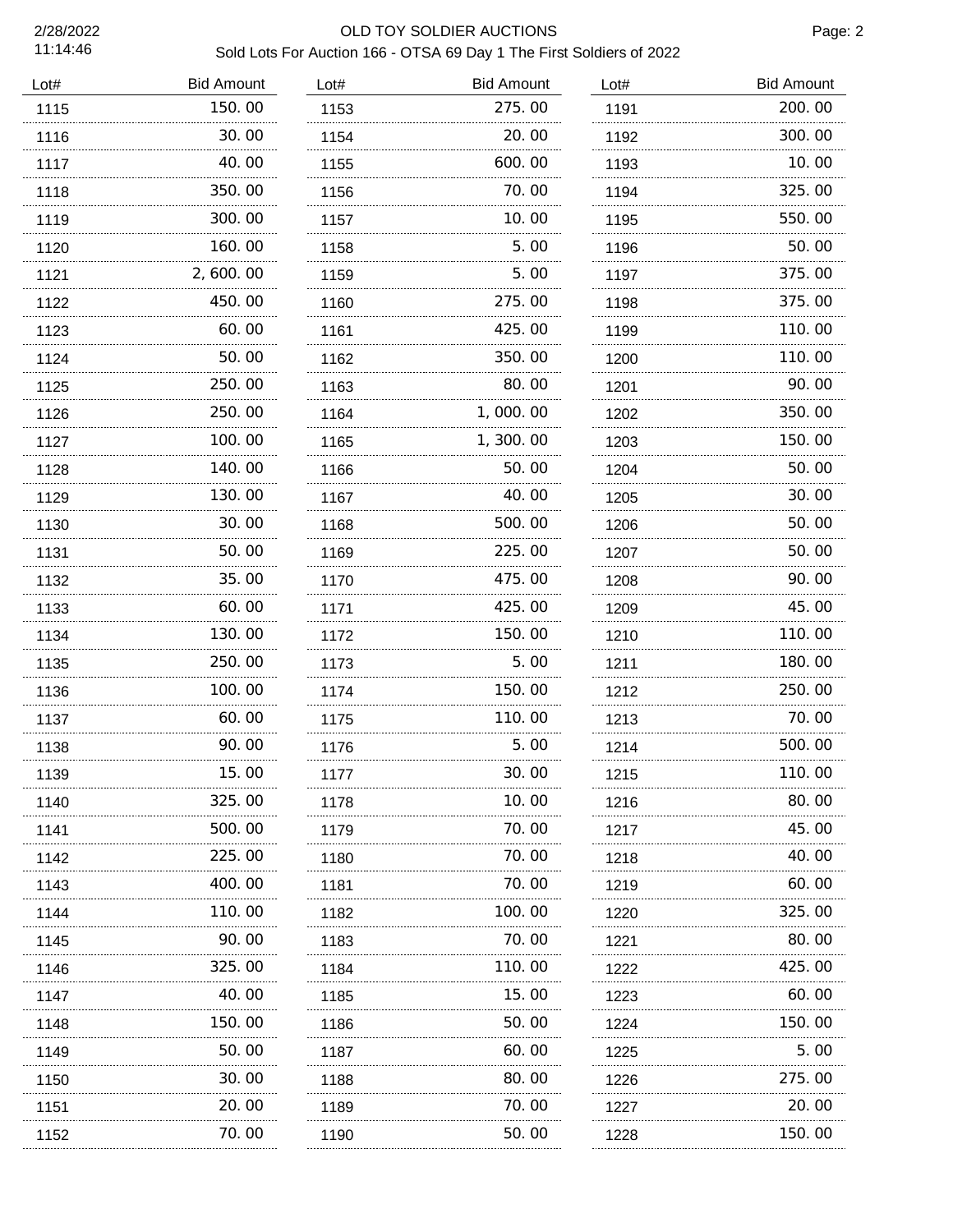# 2/28/2022 OLD TOY SOLDIER AUCTIONS

Page: 3

## Sold Lots For Auction 166 - OTSA 69 Day 1 The First Soldiers of 2022

| Lot# | <b>Bid Amount</b> | Lot#      | <b>Bid Amount</b> | Lot#      | <b>Bid Amount</b> |
|------|-------------------|-----------|-------------------|-----------|-------------------|
| 1229 | 160.00            | 1267      | 200.00            | 1305      | 10.00             |
| 1230 | 275.00            | 1268      | 90.00             | 1306      | 40.00             |
| 1231 | 200.00            | 1269      | 120.00            | 1307      | 45.00             |
| 1232 | 225.00            | 1270      | 45.00             | 1308      | 50.00             |
| 1233 | 40.00             | 1271<br>. | 35.00             | 1309<br>. | 25.00             |
| 1234 | 130.00            | 1272      | 1, 100.00         | 1310      | 120.00            |
| 1235 | 70.00             | 1273      | 45.00             | 1311      | 110.00            |
| 1236 | 750.00            | 1274      | 1,800.00          | 1312      | 1,300.00          |
| 1237 | 20, 00            | 1275      | 300.00            | 1313      | 850.00            |
| 1238 | 90.00             | 1276      | 425.00            | 1314      | 325.00            |
| 1239 | 80.00             | 1277      | 90.00             | 1315      | 80.00             |
| 1240 | 45.00             | 1278      | 70.00             | 1316      | 120.00            |
| 1241 | 20.00             | 1279      | 500.00            | 1317      | 45.00             |
| 1242 | 80.00             | 1280      | 120.00            | 1318      | 120.00            |
| 1243 | 70.00             | 1281      | 35.00             | 1319      | 150.00            |
| 1244 | 425.00            | 1282      | 60.00             | 1320      | 50.00             |
| 1245 | 200.00            | 1283      | 475.00            | 1321      | 70.00             |
| 1246 | 30.00             | 1284      | 450.00            | 1322      | 250.00            |
| 1247 | 50.00             | 1285      | 170.00            | 1323      | 275.00            |
| 1248 | 700.00            | 1286      | 100.00            | 1324      | 200.00            |
| 1249 | 375.00            | 1287      | 275.00            | 1325      | 90.00             |
| 1250 | 750.00            | 1288      | 40.00             | 1326      | 550.00            |
| 1251 | 110.00            | 1289      | 80.00             | 1327      | 150.00            |
| 1252 | 600.00            | 1290      | 90.00             | 1328      | 70.00             |
| 1253 | 90.00<br>.        | 1291      | 50.00             | 1329      | 275.00            |
| 1254 | 45.00             | 1292      | 110. 00           | 1330      | 130.00            |
| 1255 | 275.00<br>.       | 1293      | 50.00             | 1331      | 80.00             |
| 1256 | 90.00             | 1294      | 190. 00           | 1332      | 140.00            |
| 1257 | 90.00             | 1295      | 20. 00            | 1333      | 40.00             |
| 1258 | 1, 200. 00        | 1296      | 40.00             | 1334      | 30.00             |
| 1259 | 1, 400. 00        | 1297      | 20.00             | 1335      | 200.00            |
| 1260 | 140.00            | 1298      | 160. 00           | 1336      | 120.00            |
| 1261 | 50. 00            | 1299      | 70.00             | 1337      | 170.00            |
| 1262 | 30.00             | 1300      | 130.00            | 1338      | 80.00             |
| 1263 | 200.00            | 1301      | 550.00            | 1339      | 300.00            |
| 1264 | 110.00            | 1302      | 50.00             | 1340      | 140.00            |
| 1265 | 900. 00           | 1303      | 90.00             | 1341      | 550.00            |
| 1266 | 160.00            | 1304      | 30.00             | 1342      | 50.00             |
|      |                   |           |                   |           |                   |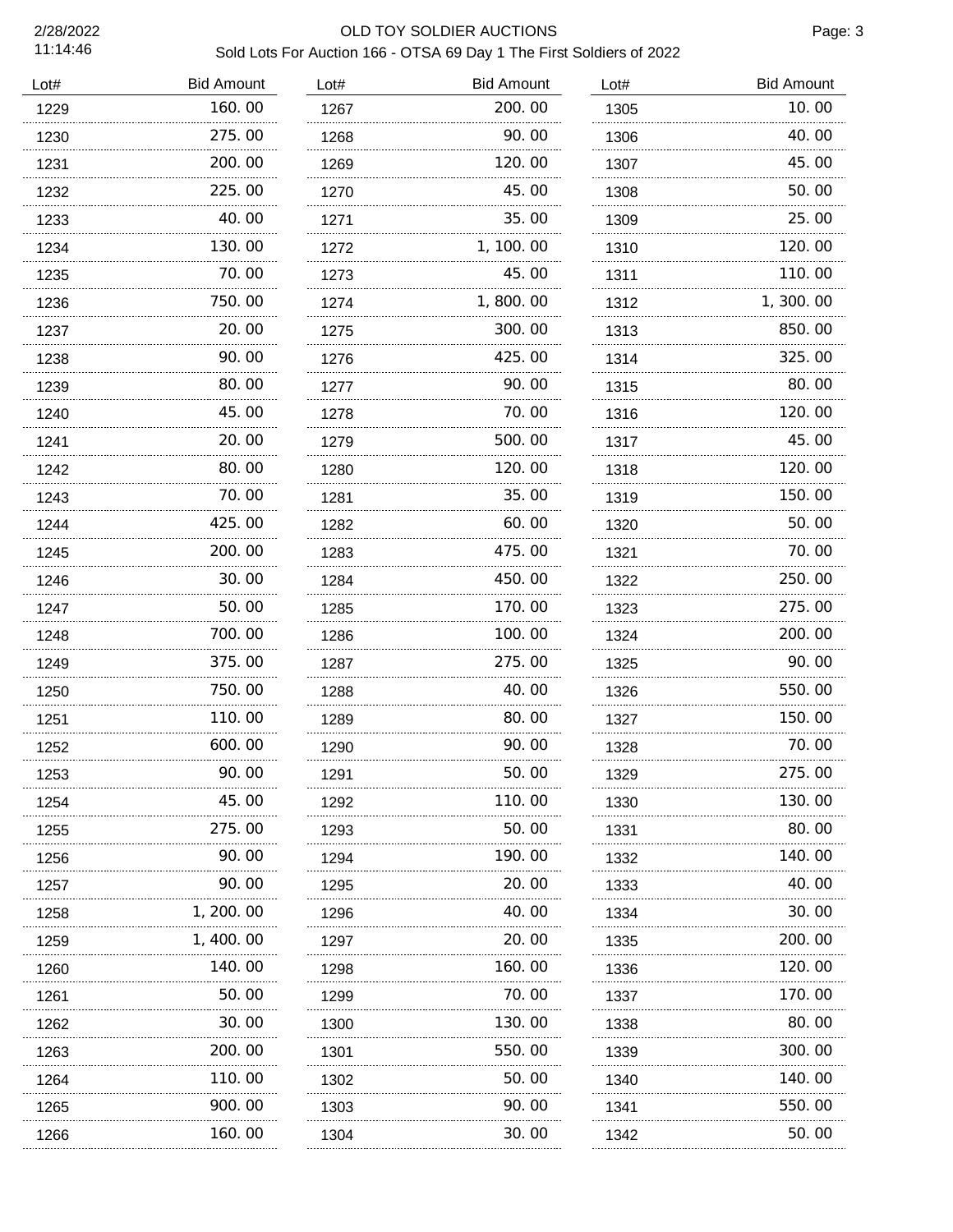#### 2/28/2022 OLD TOY SOLDIER AUCTIONS Sold Lots For Auction 166 - OTSA 69 Day 1 The First Soldiers of 2022

| Lot# | <b>Bid Amount</b> | Lot# | <b>Bid Amount</b> | Lot# | <b>Bid Amount</b> |
|------|-------------------|------|-------------------|------|-------------------|
| 1343 | 6, 500.00         | 1381 | 70.00             | 1419 | 60.00             |
| 1344 | 250.00            | 1382 | 70.00             | 1420 | 25.00             |
| 1345 | 80.00             | 1383 | 40.00             | 1421 | 40.00             |
| 1346 | 110.00            | 1384 | 20.00             | 1422 | 375.00            |
| 1347 | 150.00            | 1385 | 70.00             | 1423 | 140.00            |
| 1348 | 160.00            | 1386 | 50.00             | 1424 | 140.00            |
| 1349 | 20.00             | 1387 | 25.00             | 1425 | 1,000.00          |
| 1350 | 10.00             | 1388 | 110.00            | 1426 | 325.00            |
| 1351 | 70.00             | 1389 | 50.00             | 1427 | 140.00            |
| 1352 | 300.00            | 1390 | 70.00             | 1428 | 40.00             |
| 1353 | 110.00            | 1391 | 100.00            | 1429 | 60.00             |
| 1354 | 250.00            | 1392 | 50.00             | 1430 | 45.00             |
| 1355 | 475.00            | 1393 | 190.00            | 1431 | 80.00             |
| 1356 | 40.00             | 1394 | 90.00             | 1432 | 400.00            |
| 1357 | 40.00             | 1395 | 350.00            | 1433 | 40.00             |
| 1358 | 225.00            | 1396 | 70.00             | 1434 | 35.00             |
| 1359 | 90.00             | 1397 | 45.00             | 1435 | 70.00             |
| 1360 | 325.00            | 1398 | 60.00             | 1436 | 80.00             |
| 1361 | 450.00            | 1399 | 60.00             | 1437 | 60.00             |
| 1362 | 350.00            | 1400 | 100.00            | 1438 | 60.00             |
| 1363 | 350.00            | 1401 | 90.00             | 1439 | 80.00             |
| 1364 | 30.00             | 1402 | 100.00            | 1440 | 80.00             |
| 1365 | 45.00             | 1403 | 120.00            | 1441 | 2, 900. 00        |
| 1366 | 10.00             | 1404 | 140.00            | 1442 | 11,000.00         |
| 1367 | 50.00             | 1405 | 150.00            | 1443 | 50.00             |
| 1368 | 80.00             | 1406 | 300.00            | 1444 | 170.00            |
| 1369 | 20.00             | 1407 | 325.00            | 1445 | 20.00             |
| 1370 | 80.00             | 1408 | 30. 00            | 1446 | 180. 00           |
| 1371 | 200.00            | 1409 | 40.00             | 1447 | 70.00             |
| 1372 | 130.00            | 1410 | 130. 00           | 1448 | 120. 00           |
| 1373 | 300.00            | 1411 | 80.00             | 1449 | 60.00             |
| 1374 | 180.00            | 1412 | 70. 00            | 1450 | 45.00             |
| 1375 | 80.00             | 1413 | 50.00             | 1451 | 60.00             |
| 1376 | 325.00            | 1414 | 190.00            | 1452 | 60.00             |
| 1377 | 2, 300. 00        | 1415 | 80.00             | 1453 | 45.00             |
| 1378 | 275.00            | 1416 | 40. 00            | 1454 | 50.00             |
| 1379 | <br>170.00        | 1417 | .<br>150.00       | 1455 | 70.00             |
| 1380 | 110.00            | 1418 | 190.00            | 1456 | 90.00             |
|      |                   |      |                   |      |                   |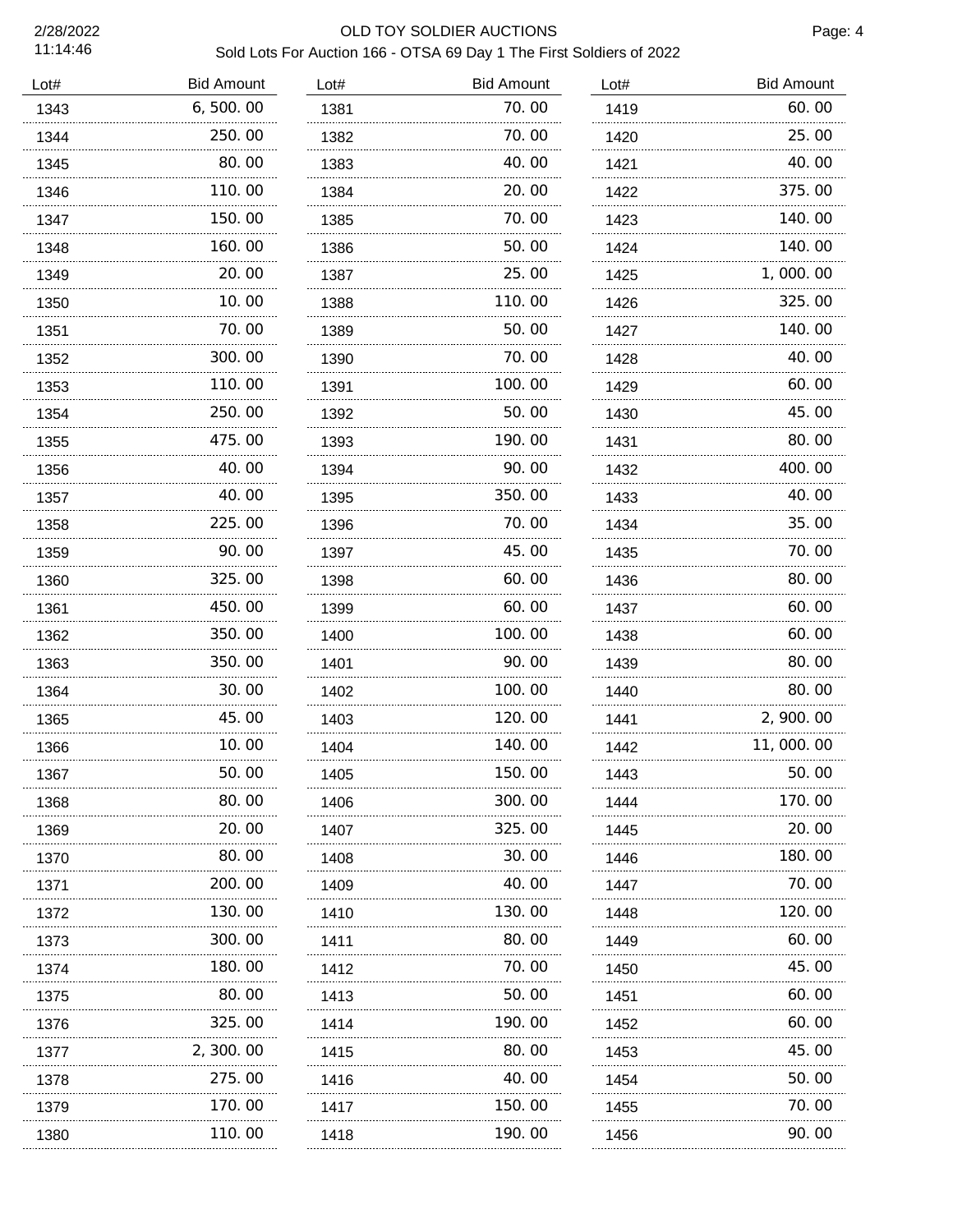## 2/28/2022 OLD TOY SOLDIER AUCTIONS Sold Lots For Auction 166 - OTSA 69 Day 1 The First Soldiers of 2022

| Lot# | <b>Bid Amount</b> | Lot# | <b>Bid Amount</b> | Lot# | <b>Bid Amount</b> |
|------|-------------------|------|-------------------|------|-------------------|
| 1457 | 110.00            | 1495 | 5.00              | 1533 | 20.00             |
| 1458 | 50.00             | 1496 | 60.00             | 1534 | 70.00             |
| 1459 | 110.00            | 1497 | 30.00             | 1535 | 45.00             |
| 1460 | 475.00            | 1498 | 70.00             | 1536 | 90.00             |
| 1461 | 30.00             | 1499 | 80.00             | 1537 | 50.00             |
| 1462 | 90.00             | 1500 | 50.00             | 1538 | 150.00            |
| 1463 | 90.00             | 1501 | 1,000.00          | 1539 | 110.00            |
| 1464 | 40.00             | 1502 | 150.00            | 1540 | 100.00            |
| 1465 | 80.00             | 1503 | 45.00             | 1541 | 130.00            |
| 1466 | 70. 00            | 1504 | 50.00             | 1542 | 80.00             |
| 1467 | 80.00             | 1505 | 60.00             | 1543 | 160.00            |
| 1468 | 50.00             | 1506 | 120.00            | 1544 | 70.00             |
| 1469 | 45.00             | 1507 | 45.00             | 1545 | 80.00             |
| 1470 | 35.00             | 1508 | 200.00            | 1546 | 100.00            |
| 1471 | 150.00            | 1509 | 50.00             | 1547 | 80.00             |
| 1472 | 70.00             | 1510 | 35.00             | 1548 | 20.00             |
| 1473 | 50.00             | 1511 | 80.00             | 1549 | 20.00             |
| 1474 | 70.00             | 1512 | 50.00             | 1550 | 25.00             |
| 1475 | 80.00             | 1513 | 50.00             | 1551 | 60.00             |
| 1476 | 40.00             | 1514 | 70.00             | 1552 | 50.00             |
| 1477 | 20.00             | 1515 | 225.00            | 1553 | 35.00             |
| 1478 | 100.00            | 1516 | 60.00             | 1554 | 80.00             |
| 1479 | 70.00             | 1517 | 35.00             | 1555 | 160.00            |
| 1480 | 45.00             | 1518 | 70.00             | 1556 | 40.00             |
| 1481 | 130.00            | 1519 | 60.00             | 1557 | 50.00             |
| 1482 | 100.00<br>.       | 1520 | 180.00<br>.       | 1558 | 120.00            |
| 1483 | 80.00             | 1521 | 70.00             | 1559 | 70.00             |
| 1484 | 225.00            | 1522 | 60. 00            | 1560 | 100. 00           |
| 1485 | 200.00            | 1523 | 35.00             | 1561 | 100.00            |
| 1486 | 70. 00            | 1524 | 30.00             | 1562 | 80.00             |
| 1487 | 70.00             | 1525 | 70.00             | 1563 | 25.00             |
| 1488 | 60.00             | 1526 | 100.00            | 1564 | 30.00             |
| 1489 | 120.00            | 1527 | 70.00             | 1565 | 40.00             |
| 1490 | 275.00            | 1528 | 120. 00           | 1566 | 130.00            |
| 1491 | 70. 00            | 1529 | 40. 00            | 1567 | 60.00             |
| 1492 | 80.00             | 1530 | 35.00             | 1568 | 80.00             |
| 1493 | 70.00             | 1531 | 90.00             | 1569 | 60.00             |
| 1494 | 60.00             | 1532 | 60. 00            | 1570 | 120.00            |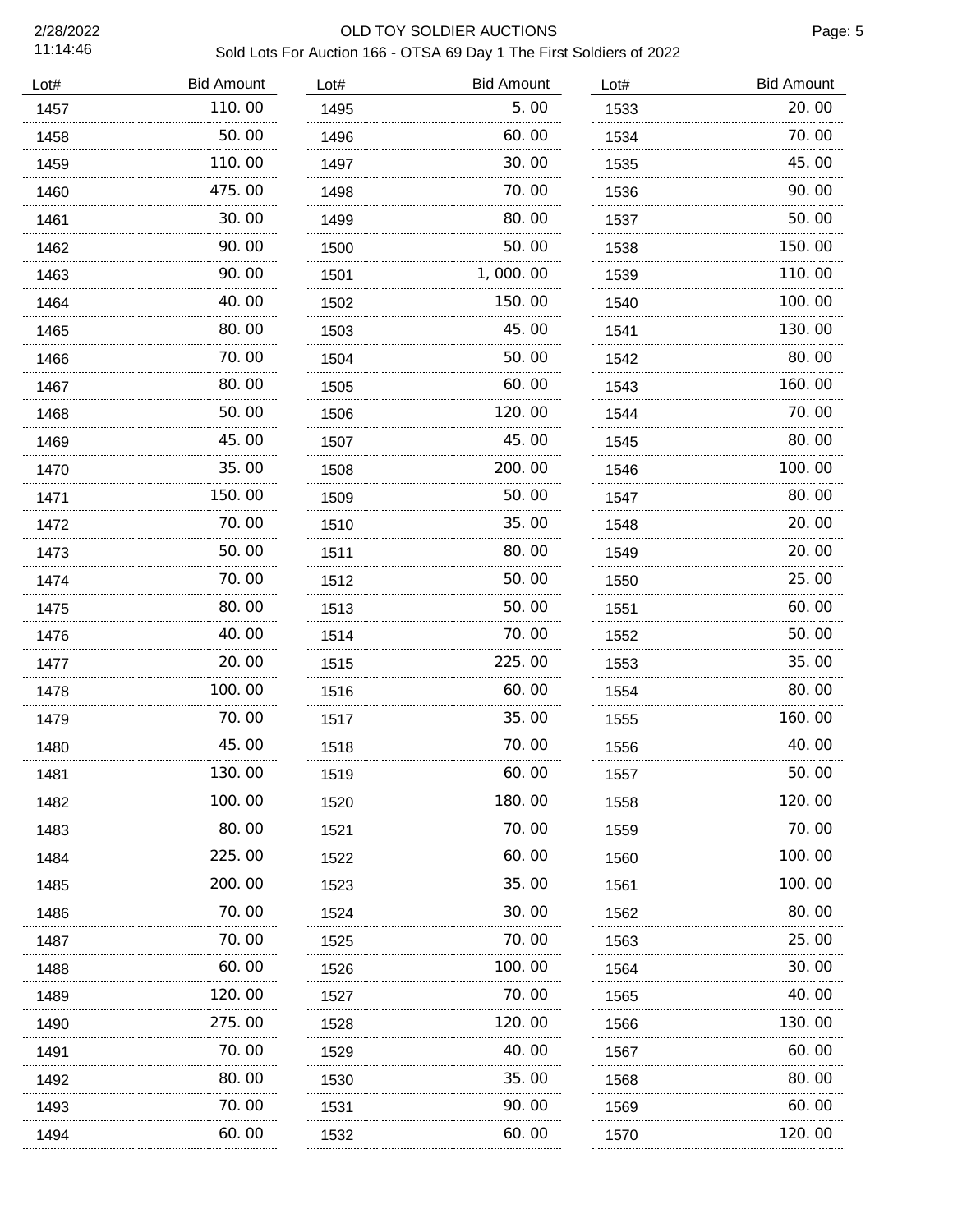#### 2/28/2022 OLD TOY SOLDIER AUCTIONS Sold Lots For Auction 166 - OTSA 69 Day 1 The First Soldiers of 2022

| Lot# | <b>Bid Amount</b> | Lot# | <b>Bid Amount</b> |
|------|-------------------|------|-------------------|
| 1571 | 170.00            | 1609 | 225.00            |
| 1572 | 150.00            | 1610 | 110.00            |
| 1573 | 180.00            | 1611 | 80.00             |
| 1574 | 80.00             | 1612 | 90.00             |
| 1575 | 10.00             | 1613 | 140.00            |
| 1576 | 45.00             | 1614 | 100.00            |
| 1577 | 50.00             | 1615 | 190.00            |
| 1578 | 40.00             | 1616 | 130.00            |
| 1579 | 70.00             | 1617 | 130.00            |
| 1580 | 180.00            | 1618 | 180.00            |
| 1581 | 80.00             | 1619 | 350.00            |
| 1582 | 120.00            | 1620 | 190.00            |
| 1583 | 100.00            | 1621 | 225.00            |
| 1584 | 90. 00            | 1622 | 250.00            |
| 1585 | 100.00            | 1623 | 150.00            |
| 1586 | 70.00             | 1624 | 225.00            |
| 1587 | 150.00            | 1625 | 110.00            |
| 1588 | 70.00             | 1626 | 325.00            |
| 1589 | 110.00            | 1627 | 350.00            |
| 1590 | 100.00            | 1628 | 180.00            |
| 1591 | 750.00            | 1629 | 400.00            |
| 1592 | 100.00            | 1630 | 130.00            |
| 1593 | 90.00             | 1631 | 325.00            |
| 1594 | 130.00            | 1632 | 70.00             |
| 1595 | 130.00            | 1633 | 120.00            |
| 1596 | 70.00             | 1634 | 130.00            |
| 1597 | 325.00            | 1635 | 35.00             |
| 1598 | 80.00             |      |                   |
| 1599 | 60.00             |      |                   |
| 1600 | 275.00            |      |                   |
| 1601 | 60.00             |      |                   |
| 1602 | 130. 00           |      |                   |
| 1603 | 70. 00            |      |                   |
| 1604 | 60. 00            |      |                   |
| 1605 | 50. 00            |      |                   |
| 1606 | 45.00             |      |                   |
| 1607 | 50. 00            |      |                   |
| 1608 | 70.00             |      |                   |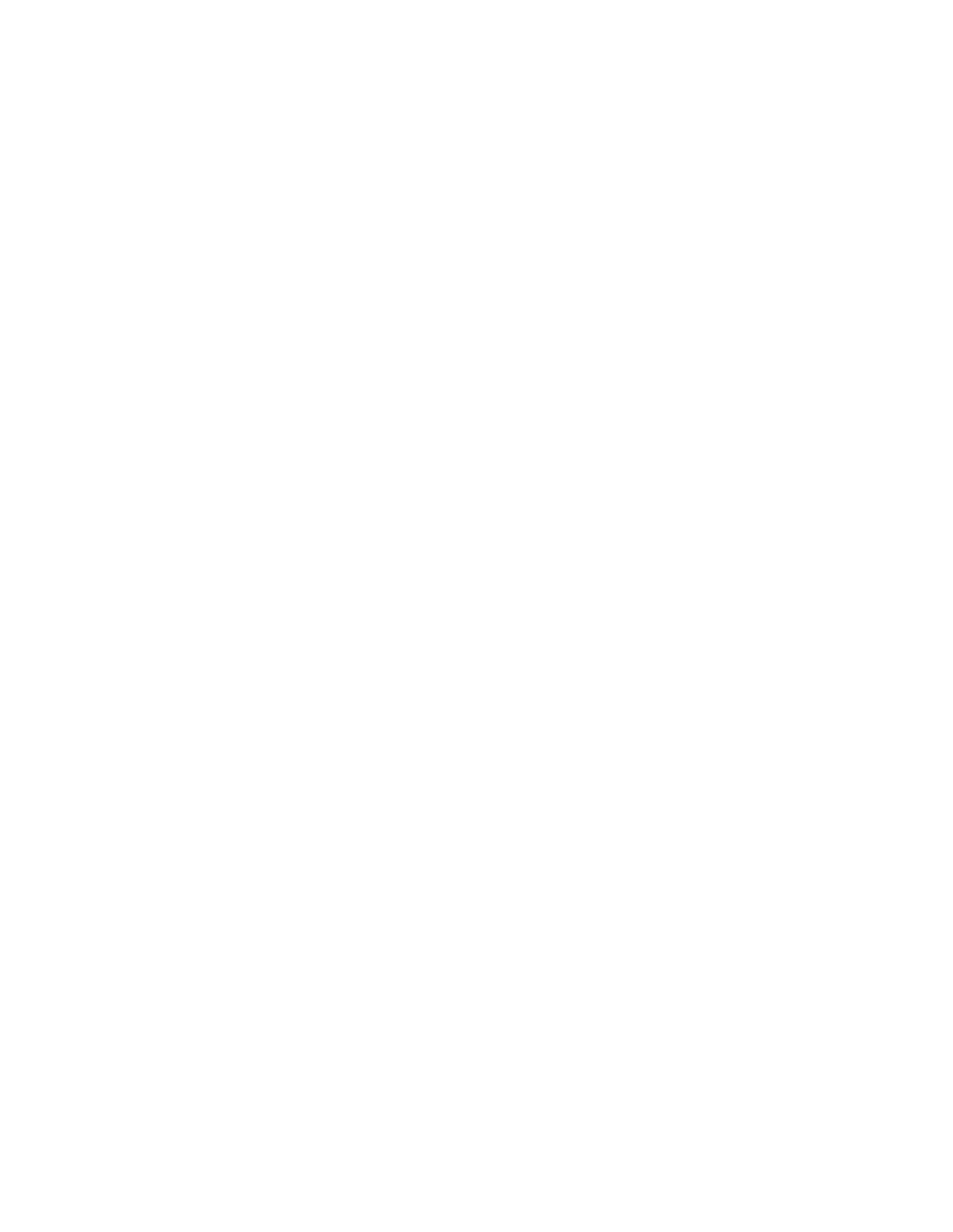## 2/28/2022 OLD TOY SOLDIER AUCTIONS Sold Lots For Auction 165 - OTSA 69 Day 2 The First Soldiers of 2022

| Lot# | <b>Bid Amount</b> | Lot# | <b>Bid Amount</b> | Lot# | <b>Bid Amount</b> |
|------|-------------------|------|-------------------|------|-------------------|
| 2001 | 60.00             | 2039 | 100.00            | 2077 | 60.00             |
| 2002 | 50.00             | 2040 | 20.00             | 2078 | 40.00             |
| 2003 | 30.00             | 2041 | 60.00             | 2079 | 70.00             |
| 2004 | 35. OO            | 2042 | 20.00             | 2080 | 45.00             |
| 2005 | 35.00             | 2043 | 60.00             | 2081 | 90.00             |
| 2006 | 30.00             | 2044 | 15. 00            | 2082 | 60.00             |
| 2007 | 30.00             | 2045 | 120.00            | 2083 | 140.00            |
| 2008 | 35.00             | 2046 | 130.00            | 2084 | 50.00             |
| 2009 | 40.00             | 2047 | 70.00             | 2085 | 70.00             |
| 2010 | 60.00             | 2048 | 70.00             | 2086 | 90.00             |
| 2011 | 30.00             | 2049 | 25.00             | 2087 | 50.00             |
| 2012 | 30.00             | 2050 | 130.00            | 2088 | 160. 00           |
| 2013 | 60.00             | 2051 | 70. 00            | 2089 | 100.00            |
| 2014 | 30.00             | 2052 | 60.00             | 2090 | 190.00            |
| 2015 | 70.00             | 2053 | 90.00             | 2091 | 2,500.00          |
| 2016 | 60.00             | 2054 | 70. 00            | 2092 | 110.00            |
| 2017 | 250.00            | 2055 | 170.00            | 2093 | 20.00             |
| 2018 | 70.00             | 2056 | 80.00             | 2094 | 20.00             |
| 2019 | 90.00             | 2057 | 90.00             | 2095 | 25.00             |
| 2020 | 225.00            | 2058 | 375.00            | 2096 | 40.00             |
| 2021 | 70.00             | 2059 | 90.00             | 2097 | 35.00             |
| 2022 | 30.00             | 2060 | 80.00             | 2098 | 30.00             |
| 2023 | 50.00             | 2061 | 120.00            | 2099 | 15.00             |
| 2024 | 150.00            | 2062 | 120.00            | 2100 | 130.00            |
| 2025 | 150.00            | 2063 | 150.00            | 2101 | 45.00             |
| 2026 | 20. 00            | 2064 | 160. 00           | 2102 | 45.00             |
| 2027 | .<br>20.00        | 2065 | 120.00            | 2103 | 45.00             |
| 2028 | 700.00            | 2066 | 90.00             | 2104 | 140.00            |
| 2029 | 120.00            | 2067 | 80.00             | 2105 | 40.00             |
| 2030 | 120.00            | 2068 | 45.00             | 2106 | 45.00             |
| 2031 | 45.00             | 2069 | 90.00             | 2107 | 225.00            |
| 2032 | 100.00            | 2070 | 80.00             | 2108 | 190.00            |
| 2033 | 110.00            | 2071 | 70.00             | 2109 | 100.00            |
| 2034 | 40. OO            | 2072 | 60.00             | 2110 | 160.00            |
| 2035 | 30.00             | 2073 | 110.00            | 2111 | 25.00             |
| 2036 | 40.00             | 2074 | 50.00             | 2112 | 80.00             |
| 2037 | 80.00             | 2075 | 80.00             | 2113 | 110.00            |
| 2038 | 80.00             | 2076 | 60.00             | 2114 | 20.00             |
|      | .                 | .    |                   | .    |                   |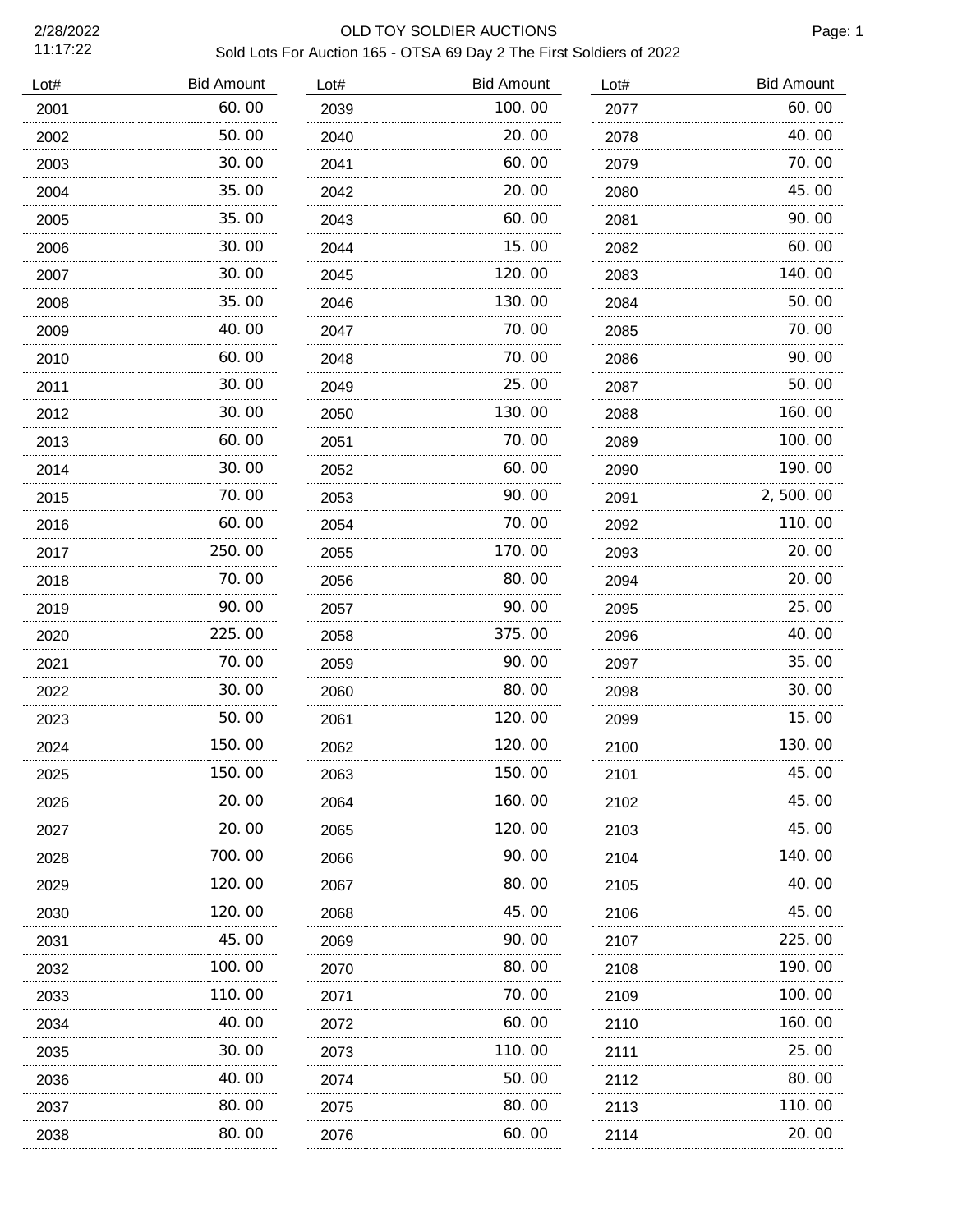## 2/28/2022 OLD TOY SOLDIER AUCTIONS Sold Lots For Auction 165 - OTSA 69 Day 2 The First Soldiers of 2022

| Lot# | <b>Bid Amount</b> | Lot# | <b>Bid Amount</b> | Lot# | <b>Bid Amount</b> |
|------|-------------------|------|-------------------|------|-------------------|
| 2115 | 20.00             | 2153 | 110.00            | 2191 | 10.00             |
| 2116 | 100.00            | 2154 | 750.00            | 2192 | 15.00             |
| 2117 | 375.00            | 2155 | 250.00            | 2193 | 15.00             |
| 2118 | 60. 00            | 2156 | 160.00            | 2194 | 170.00            |
| 2119 | 80.00             | 2157 | 300.00            | 2195 | 100.00            |
| 2120 | 40.00             | 2158 | 90.00             | 2196 | 200.00            |
| 2121 | 25.00             | 2159 | 2,000.00          | 2197 | 140.00            |
| 2122 | 20.00             | 2160 | 200.00            | 2198 | 120.00            |
| 2123 | 30.00             | 2161 | 80.00             | 2199 | 120.00            |
| 2124 | 40.00             | 2162 | 70.00             | 2200 | 130.00            |
| 2125 | 25.00             | 2163 | 550.00            | 2201 | 110.00            |
| 2126 | 90.00             | 2164 | 190.00            | 2202 | 70.00             |
| 2127 | 30.00             | 2165 | 150.00            | 2203 | 200.00            |
| 2128 | 60.00             | 2166 | 110.00            | 2204 | 120, 00           |
| 2129 | 40.00             | 2167 | 35.00             | 2205 | 110.00            |
| 2130 | 70.00             | 2168 | 130.00            | 2206 | 120.00            |
| 2131 | 30.00             | 2169 | 80.00             | 2207 | 150.00            |
| 2132 | 35.00             | 2170 | 225,00            | 2208 | 80, 00            |
| 2133 | 50.00             | 2171 | 45.00             | 2209 | 120.00            |
| 2134 | 15.00             | 2172 | 110.00            | 2210 | 90.00             |
| 2135 | 80.00             | 2173 | 110.00            | 2211 | 50.00             |
| 2136 | 50.00             | 2174 | 60.00             | 2212 | 250, 00           |
| 2137 | 45.00             | 2175 | 70.00             | 2213 | 120.00            |
| 2138 | 25.00             | 2176 | 50.00             | 2214 | 350.00            |
| 2139 | 45.00             | 2177 | 80.00             | 2215 | 225.00            |
| 2140 | 80.00             | 2178 | 60. 00            | 2216 | 40.00             |
| 2141 | 110.00            | 2179 | 70.00             | 2217 | 25.00             |
| 2142 | 45.00             | 2180 | 40.00             | 2218 | 60.00             |
| 2143 | 30.00             | 2181 | 35.00             | 2219 | 70.00             |
| 2144 | 20.00             | 2182 | 25.00             | 2220 | 40.00             |
| 2145 | 10. 00            | 2183 | 130.00            | 2221 | 50.00             |
| 2146 | 30.00             | 2184 | 5.00              | 2222 | 60.00             |
| 2147 | 10. 00            | 2185 | 15. 00            | 2223 | 70.00             |
| 2148 | 325.00            | 2186 | 25.00             | 2224 | 225.00            |
| 2149 | 70.00             | 2187 | 40.00             | 2225 | 70.00             |
| 2150 | 170. 00           | 2188 | 60. 00            | 2226 | 60.00             |
| 2151 | 70.00             | 2189 | 150.00            | 2227 | 10.00             |
| 2152 | 130.00            | 2190 | 35.00             | 2228 | 130.00            |
|      |                   |      |                   |      |                   |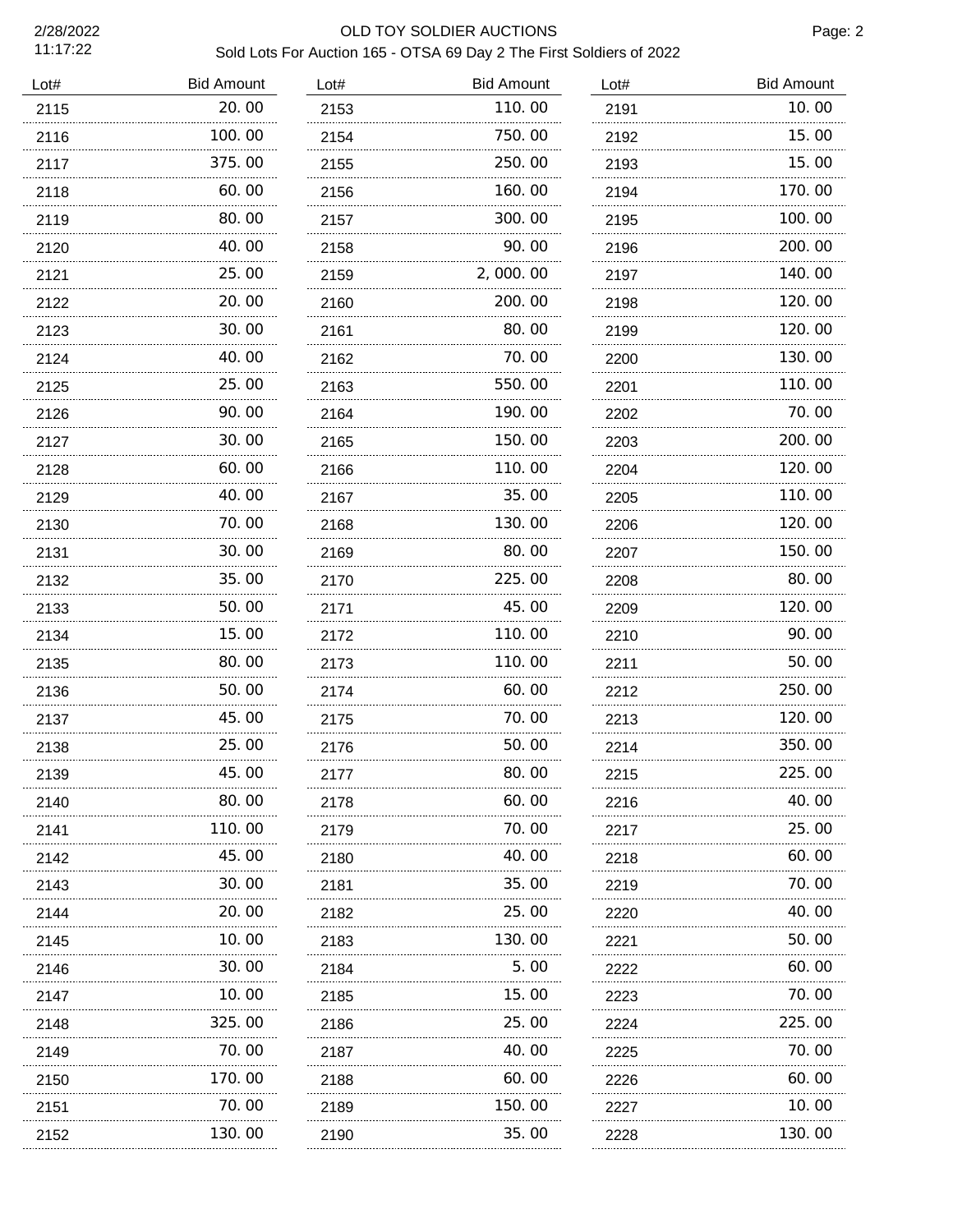#### 2/28/2022 OLD TOY SOLDIER AUCTIONS Sold Lots For Auction 165 - OTSA 69 Day 2 The First Soldiers of 2022

Page: 3

| Lot# | <b>Bid Amount</b> | Lot# | <b>Bid Amount</b> | Lot# | <b>Bid Amount</b> |
|------|-------------------|------|-------------------|------|-------------------|
| 2229 | 15.00             | 2267 | 80.00             | 2305 | 60.00             |
| 2230 | 100. 00           | 2268 | 35.00             | 2306 | 80.00             |
| 2231 | 140.00            | 2269 | 50.00             | 2307 | 80.00             |
| 2232 | 90.00             | 2270 | 40.00             | 2308 | 70.00             |
| 2233 | 20.00             | 2271 | 120.00            | 2309 | 40.00             |
| 2234 | 110.00            | 2272 | 45.00             | 2310 | 60.00             |
| 2235 | 60.00             | 2273 | 40.00             | 2311 | 70.00             |
| 2236 | 80.00             | 2274 | 130.00            | 2312 | 45.00             |
| 2237 | 90.00             | 2275 | 40.00             | 2313 | 35.00             |
| 2238 | 40.00             | 2276 | 35.00             | 2314 | 40.00             |
| 2239 | 50.00             | 2277 | 190.00            | 2315 | 90.00             |
| 2240 | 110.00            | 2278 | 40.00             | 2316 | 30.00             |
| 2241 | 40.00             | 2279 | 25.00             | 2317 | 35.00             |
| 2242 | 80.00             | 2280 | 25.00             | 2318 | 40.00             |
| 2243 | 50.00             | 2281 | 40.00             | 2319 | 150.00            |
| 2244 | 45.00             | 2282 | 350.00            | 2320 | 130.00            |
| 2245 | 40.00             | 2283 | 25.00             | 2321 | 40.00             |
| 2246 | 110.00            | 2284 | 50.00             | 2322 | 35.00             |
| 2247 | 50.00             | 2285 | 40.00             | 2323 | 60.00             |
| 2248 | 40.00             | 2286 | 30.00             | 2324 | 40.00             |
| 2249 | 100.00            | 2287 | 25.00             | 2325 | 170.00            |
| 2250 | 160.00            | 2288 | 25.00             | 2326 | 180.00            |
| 2251 | 130.00            | 2289 | 110.00            | 2327 | 35.00             |
| 2252 | 200.00            | 2290 | 30.00             | 2328 | 35.00             |
| 2253 | 60.00             | 2291 | 35.00             | 2329 | 60.00             |
| 2254 | 450. 00           | 2292 | 25.00             | 2330 | 35.00             |
| 2255 | 25.00             | 2293 | 30.00             | 2331 | 40.00             |
| 2256 | 20.00             | 2294 | 50.00             | 2332 | 80.00             |
| 2257 | 35.00             | 2295 | 25.00             | 2333 | 70.00             |
| 2258 | 30.00             | 2296 | 40.00             | 2334 | 50.00             |
| 2259 | 90.00             | 2297 | 45.00             | 2335 | 45.00             |
| 2260 | 25.00             | 2298 | 45.00             | 2336 | 40.00             |
| 2261 | 15.00             | 2299 | 50.00             | 2337 | 35.00             |
| 2262 | 30.00             | 2300 | 60.00             | 2338 | 35.00             |
| 2263 | 40.00             | 2301 | 45.00             | 2339 | 50.00             |
| 2264 | 40.00             | 2302 | 60.00             | 2340 | 170.00            |
| 2265 | 50.00             | 2303 | 140.00            | 2341 | 130.00            |
| 2266 | 60.00             | 2304 | 60.00             | 2342 | 110.00            |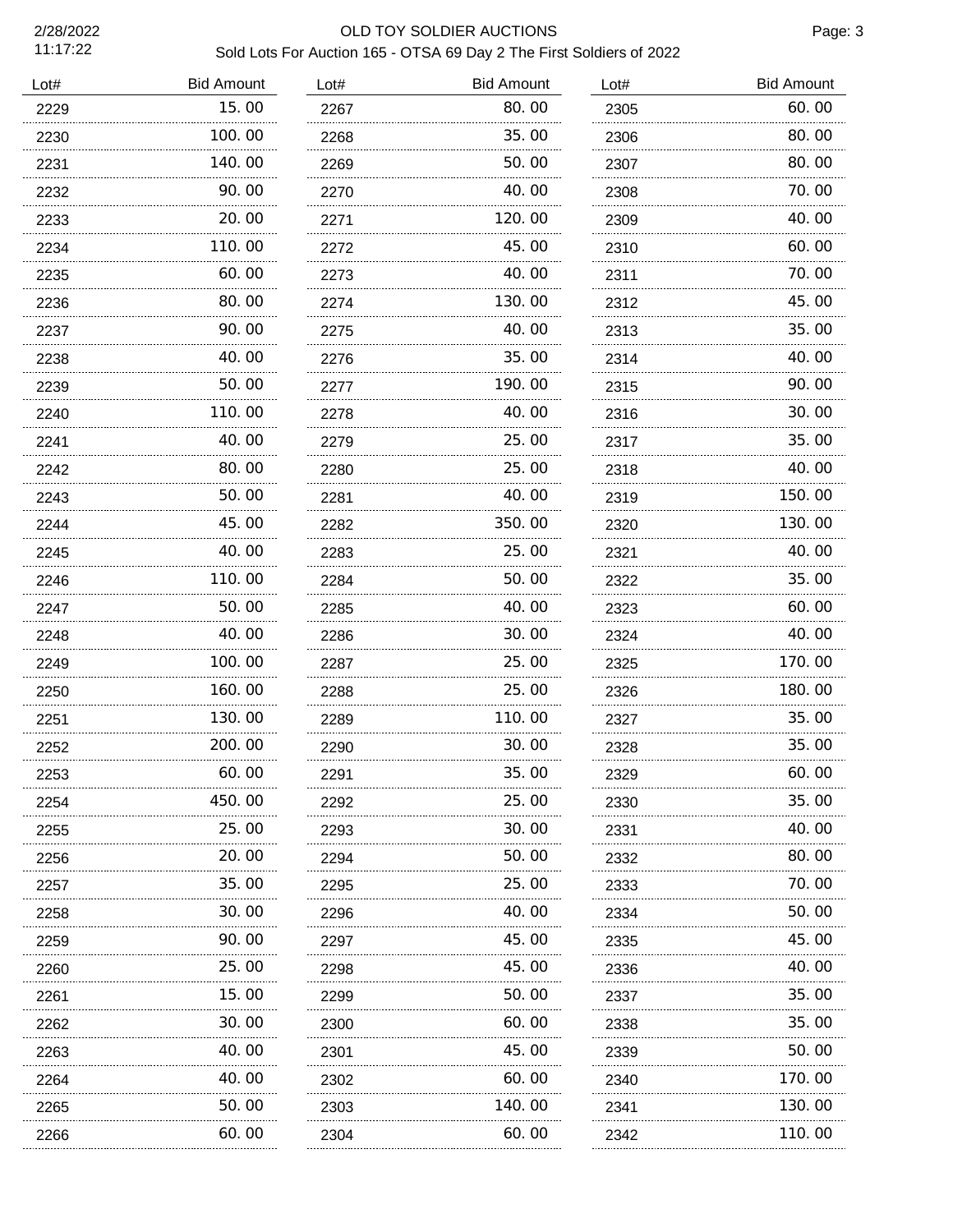## 2/28/2022 OLD TOY SOLDIER AUCTIONS Sold Lots For Auction 165 - OTSA 69 Day 2 The First Soldiers of 2022

| Lot# | <b>Bid Amount</b> | Lot# | <b>Bid Amount</b> | Lot# | <b>Bid Amount</b> |
|------|-------------------|------|-------------------|------|-------------------|
| 2343 | 80.00             | 2381 | 190.00            | 2419 | 30.00             |
| 2344 | 50.00             | 2382 | 80.00             | 2420 | 275.00            |
| 2345 | 50.00             | 2383 | 50.00             | 2421 | 30.00             |
| 2346 | 45.00             | 2384 | 45.00             | 2422 | 25.00             |
| 2347 | 90.00             | 2385 | 40.00             | 2423 | 60.00             |
| 2348 | 40.00             | 2386 | 45.00             | 2424 | 50.00             |
| 2349 | 80.00             | 2387 | 25.00             | 2425 | 30.00             |
| 2350 | 130.00            | 2388 | 60.00             | 2426 | 130.00            |
| 2351 | 40.00             | 2389 | 80.00             | 2427 | 25.00             |
| 2352 | 70.00             | 2390 | 45.00             | 2428 | 35.00             |
| 2353 | 225.00            | 2391 | 45.00             | 2429 | 20.00             |
| 2354 | 130.00            | 2392 | 250.00            | 2430 | 45.00             |
| 2355 | 80.00             | 2393 | 90.00             | 2431 | 80.00             |
| 2356 | 100.00            | 2394 | 30.00             | 2432 | 35.00             |
| 2357 | 50.00             | 2395 | 45.00             | 2433 | 100.00            |
| 2358 | 100.00            | 2396 | 110. 00           | 2434 | 110. 00           |
| 2359 | 50.00             | 2397 | 110. 00           | 2435 | 70.00             |
| 2360 | 45.00             | 2398 | 90. 00            | 2436 | 60.00             |
| 2361 | 250.00            | 2399 | 35.00             | 2437 | 40.00             |
| 2362 | 60.00             | 2400 | 20. 00            | 2438 | 15.00             |
| 2363 | 45.00             | 2401 | 40.00             | 2439 | 70.00             |
| 2364 | 110.00            | 2402 | 70.00             | 2440 | 70.00             |
| 2365 | 70.00             | 2403 | 100.00            | 2441 | 70.00             |
| 2366 | 80.00             | 2404 | 35.00             | 2442 | 100.00            |
| 2367 | 90.00             | 2405 | 70.00             | 2443 | 45.00             |
| 2368 | 80.00             | 2406 | 40.00             | 2444 | 60.00             |
| 2369 | 950.00            | 2407 | 35.00             | 2445 | 45.00             |
| 2370 | 45.00             | 2408 | 30.00             | 2446 | 45.00             |
| 2371 | 80.00             | 2409 | 375.00            | 2447 | 90.00             |
| 2372 | 70.00             | 2410 | 130.00            | 2448 | 70.00             |
| 2373 | 50.00             | 2411 | 200.00            | 2449 | 225.00            |
| 2374 | 120.00            | 2412 | 30.00             | 2450 | 70.00             |
| 2375 | 150.00            | 2413 | 140.00            | 2451 | 70.00             |
| 2376 | 275.00            | 2414 | 70.00             | 2452 | 80.00             |
| 2377 | 50.00             | 2415 | 20.00             | 2453 | 80.00             |
| 2378 | 160.00            | 2416 | 50.00             | 2454 | 90.00             |
| 2379 | 90.00             | 2417 | 25.00             | 2455 | 70.00             |
| 2380 | 100.00            | 2418 | 20.00             | 2456 | 250.00            |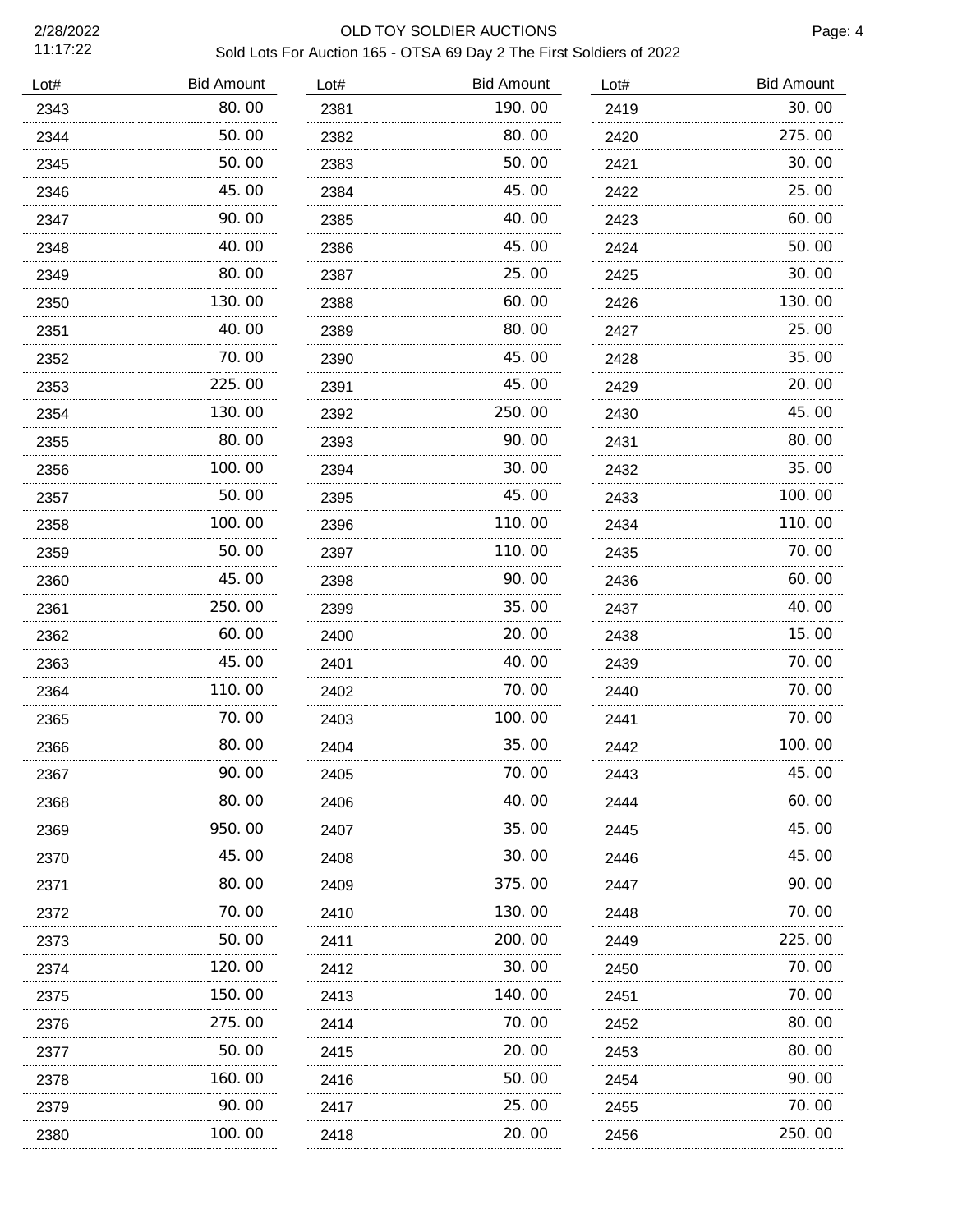## 2/28/2022 OLD TOY SOLDIER AUCTIONS Sold Lots For Auction 165 - OTSA 69 Day 2 The First Soldiers of 2022

| Lot# | <b>Bid Amount</b> | Lot# | <b>Bid Amount</b> | Lot# | <b>Bid Amount</b> |
|------|-------------------|------|-------------------|------|-------------------|
| 2457 | 25.00             | 2495 | 60.00             | 2533 | 140.00            |
| 2458 | 30.00             | 2496 | 150.00            | 2534 | 120.00            |
| 2459 | 15.00             | 2497 | 800.00            | 2535 | 45.00             |
| 2460 | 40.00             | 2498 | 10.00             | 2536 | 225.00            |
| 2461 | 80.00             | 2499 | 30.00             | 2537 | 60.00             |
| 2462 | 60.00             | 2500 | 50.00             | 2538 | 50.00             |
| 2463 | 160.00            | 2501 | 50.00             | 2539 | 80.00             |
| 2464 | 100.00            | 2502 | 60.00             | 2540 | 225.00            |
| 2465 | 50.00             | 2503 | 40.00             | 2541 | 45.00             |
| 2466 | 80.00             | 2504 | 40.00             | 2542 | 650.00            |
| 2467 | 90.00             | 2505 | 45.00             | 2543 | 5.00              |
| 2468 | 90.00             | 2506 | 20.00             | 2544 | 15.00             |
| 2469 | 20.00             | 2507 | 25.00             | 2545 | 160.00            |
| 2470 | 40.00             | 2508 | 35.00             | 2546 | 80.00             |
| 2471 | 25.00             | 2509 | 40.00             | 2547 | 35.00             |
| 2472 | 90.00             | 2510 | 40. 00            | 2548 | 70.00             |
| 2473 | 100.00            | 2511 | 15.00             | 2549 | 70.00             |
| 2474 | 20.00             | 2512 | 25.00             | 2550 | 20.00             |
| 2475 | 15.00             | 2513 | 30.00             | 2551 | 110.00            |
| 2476 | 45.00             | 2514 | 40.00             | 2552 | 60.00             |
| 2477 | 10.00             | 2515 | 35.00             | 2553 | 45.00             |
| 2478 | 30.00             | 2516 | 80. 00            | 2554 | 45.00             |
| 2479 | 35.00             | 2517 | 30.00             | 2555 | 25.00             |
| 2480 | 70.00             | 2518 | 20.00             | 2556 | 20.00             |
| 2481 | 20.00             | 2519 | 20.00             | 2557 | 25.00             |
| 2482 | 130.00            | 2520 | 90.00             | 2558 | 50.00             |
| 2483 | 50.00             | 2521 | 20.00             | 2559 | 25.00             |
| 2484 | 25.00             | 2522 | 30.00             | 2560 | 20.00             |
| 2485 | 30.00             | 2523 | 15.00             | 2561 | 15.00             |
| 2486 | 70.00<br>.        | 2524 | 10. 00<br>.       | 2562 | 25.00             |
| 2487 | 35.00             | 2525 | 15.00             | 2563 | 110.00            |
| 2488 | 40. OO            | 2526 | 30.00             | 2564 | 60.00             |
| 2489 | 50.00             | 2527 | 30.00             | 2565 | 35.00             |
| 2490 | 25.00             | 2528 | 450.00            | 2566 | 50.00             |
| 2491 | 40. OO            | 2529 | 325.00            | 2567 | 50.00             |
| 2492 | 40.00             | 2530 | 300.00            | 2568 | 60.00             |
| 2493 | 30.00             | 2531 | 100.00            | 2569 | 50.00             |
| 2494 | 100.00            | 2532 | 60.00             | 2570 | 60.00             |